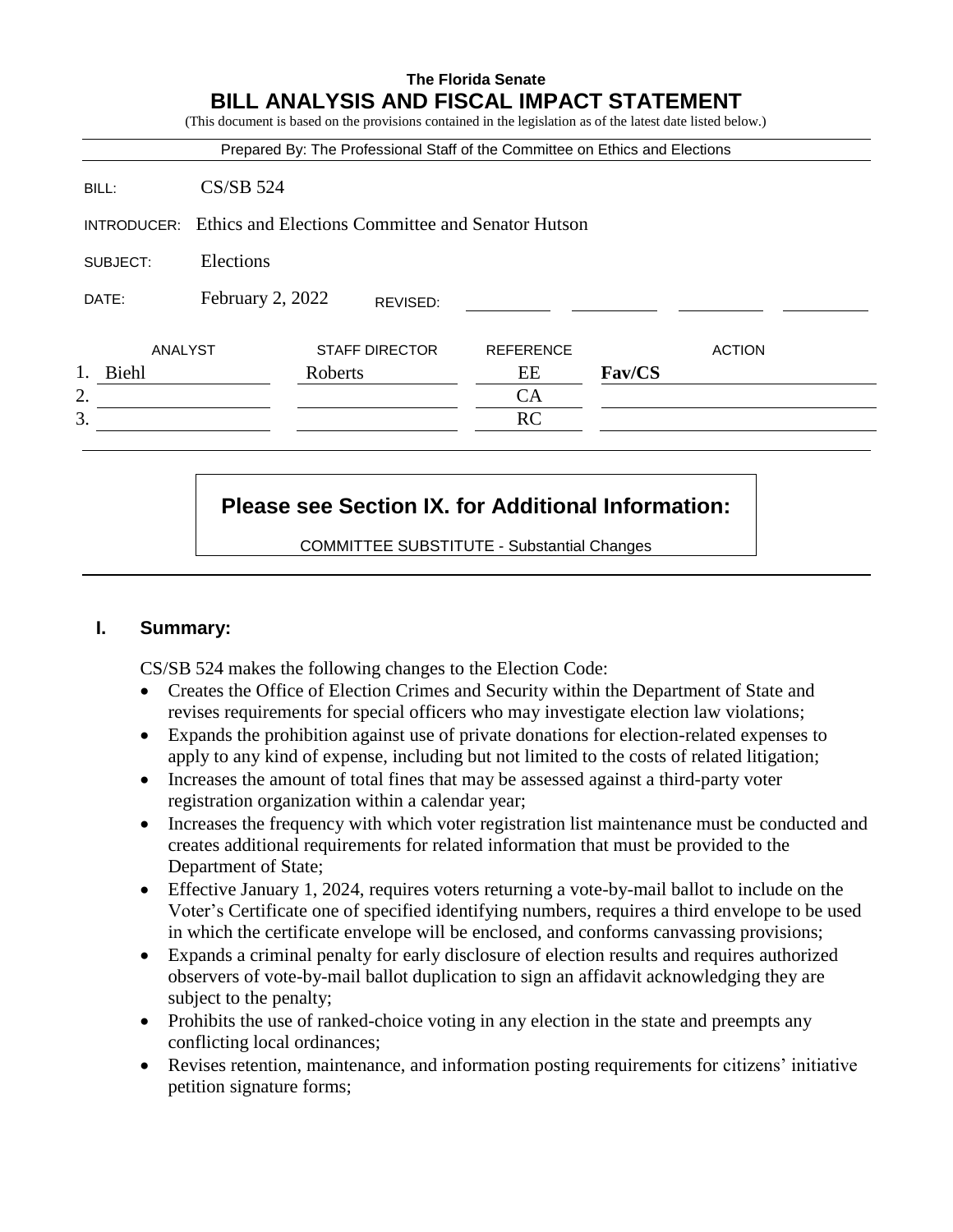- Increases criminal penalties for ballot harvesting and crimes related to ballot petition signatures; and
- Requires the Department of State to make specified reports regarding investigations of election law violations and a plan to obtain an identifying number from voters who do not have one on file.

Except as otherwise provided in the bill, the bill takes effect upon becoming a law.

## **II. Present Situation:**

Please see "Effect of Proposed Changes."

# **III. Effect of Proposed Changes:**

## **Investigations of Violations of Election Laws (Sections 1, 20, and 21)**

## Present Situation

Current law vests jurisdiction to investigate and determine violations of chs. 104 and 106, F.S., in the Florida Elections Commission, but does not limit the jurisdiction of any other officers or agencies of government empowered by law to investigate, act upon, or dispose of alleged violations of the Election Code. 1

In addition, the Secretary of State's duties include:

- Maintaining a voter fraud hotline; and
- Conducting preliminary investigations into any irregularities or fraud involving voter registration, voting, candidate petition, or issue petition activities and reporting his or her findings to the statewide prosecutor or relevant state attorney, if warranted.<sup>2</sup>

Current law also authorizes the governor to appoint special officers to investigate alleged violations of election laws, when it is deemed necessary to see that violators of election laws are apprehended and punished.<sup>3</sup> In addition, the sheriff must exercise vigilance in the detection of any violations of the election laws and in apprehending the violators.

## Effect of Proposed Changes

The bill creates an Office of Election Crimes and Security (office) within the Department of State (DOS) to aid the Secretary of State in completion of his or her existing duties by:

- Receiving and reviewing notices and reports generated by government officials or any other person regarding alleged occurrences of election law violations or election irregularities;
- Initiating independent inquiries and conducting preliminary investigations into allegations of election law violations or election irregularities; and
- Overseeing the voter fraud hotline.

 $\overline{a}$  $^{1}$  Section 106.25(1), F.S.

 $2$  Sections 97.021(12) and (15), F.S.

<sup>3</sup> Section 102.091, F.S.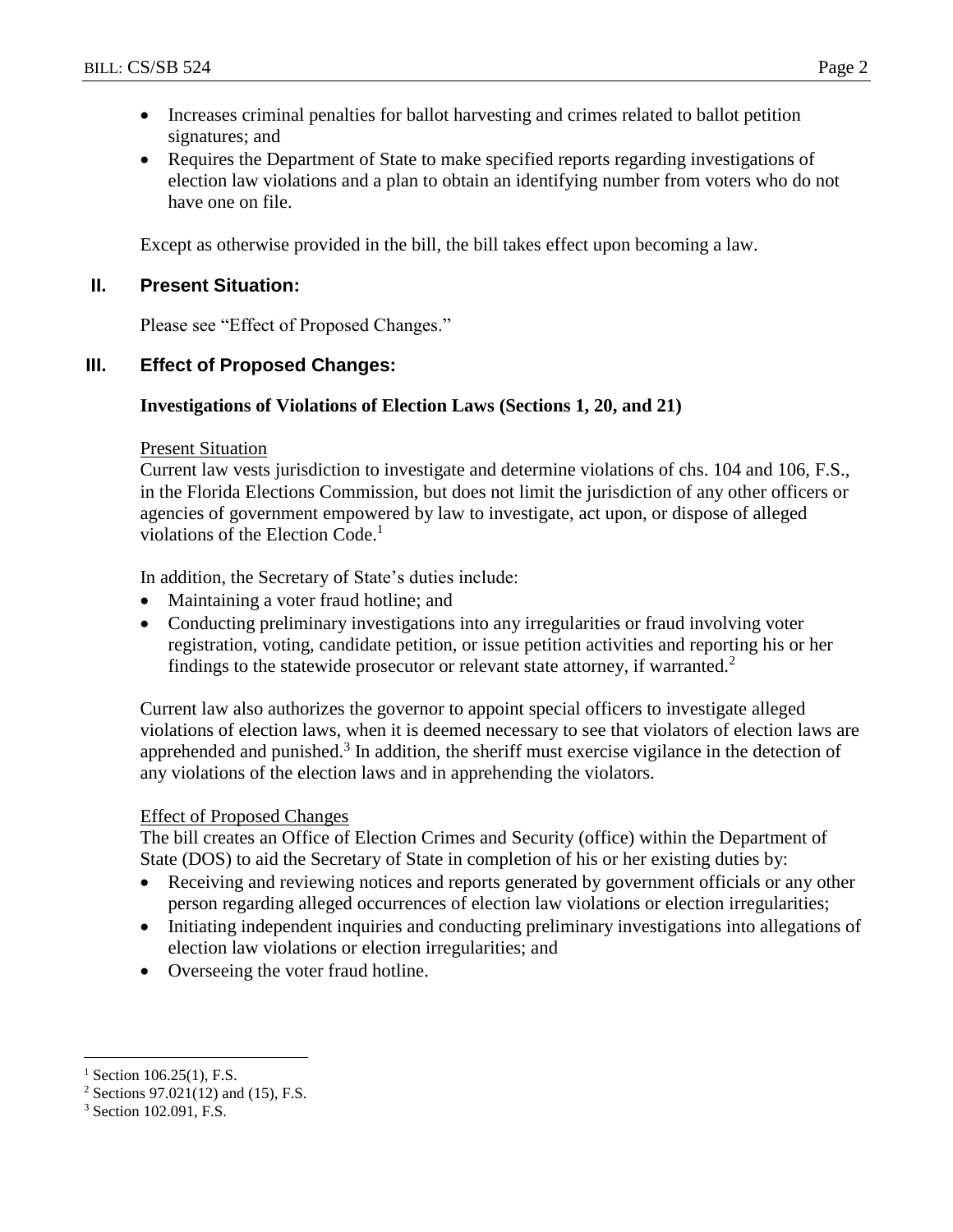The bill provides that the office shall:

- Have a director appointed by the Secretary of State;
- Be based in Tallahassee;
- Employ nonsworn investigators to conduct any investigations;
- Obtain any positions and resources necessary to accomplish its duties via the legislative appropriations process.

The bill specifies that its provisions do not limit the jurisdiction of any other office or agency of the state empowered by law to investigate, act upon, or dispose of alleged election law violations.

Regarding special officers, the bill:

- Requires the governor to, in consultation with the executive director of the Florida Department of Law Enforcement (FDLE), appoint special officers to investigate alleged violations of election laws.
- Requires a special officer to be a sworn special agent employed by the FDLE and specifies that at least one special officer in each operational region of the FDLE must be dedicated to the investigation of election laws.
- Provides that appointment as a special officer does not preclude a sworn special agent from conducting other investigations as long as such other investigations do not hinder or interfere with investigations of alleged violations of election laws.
- Adds special officers to the existing list of law enforcement officials who are prohibited from entering a polling place without permission from the clerk or a majority of the inspectors.<sup>4</sup>

The bill requires the DOS to annually report to the governor, the Senate President, and the House Speaker the following information related to investigations of alleged election law violations or election irregularities:

- The total number of complaints received and independent investigations initiated and the number referred to another agency for further investigation or prosecution, including the total of those sent to a special officer.
- For each violation or irregularity investigated, the source of the alleged violation or irregularity; the law allegedly violated or the nature of the irregularity reported; the county in which it occurred; whether it was referred to another agency for further investigation or prosecution, and if so, to which agency; and the current status of the investigation or resulting criminal case.

## **Prohibition on Use of Private Donations for Election Administration Expenses (Section 2)**

## Present Situation

Current law prohibits an agency or state or local official responsible for conducting elections from soliciting, accepting, or using any donation from an individual or nongovernmental entity for the purpose of funding election-related expenses or voter education, outreach, or registration programs.<sup>5</sup>

<sup>4</sup> See s. 102.101, F.S.

<sup>5</sup> Section 97.0291, F.S.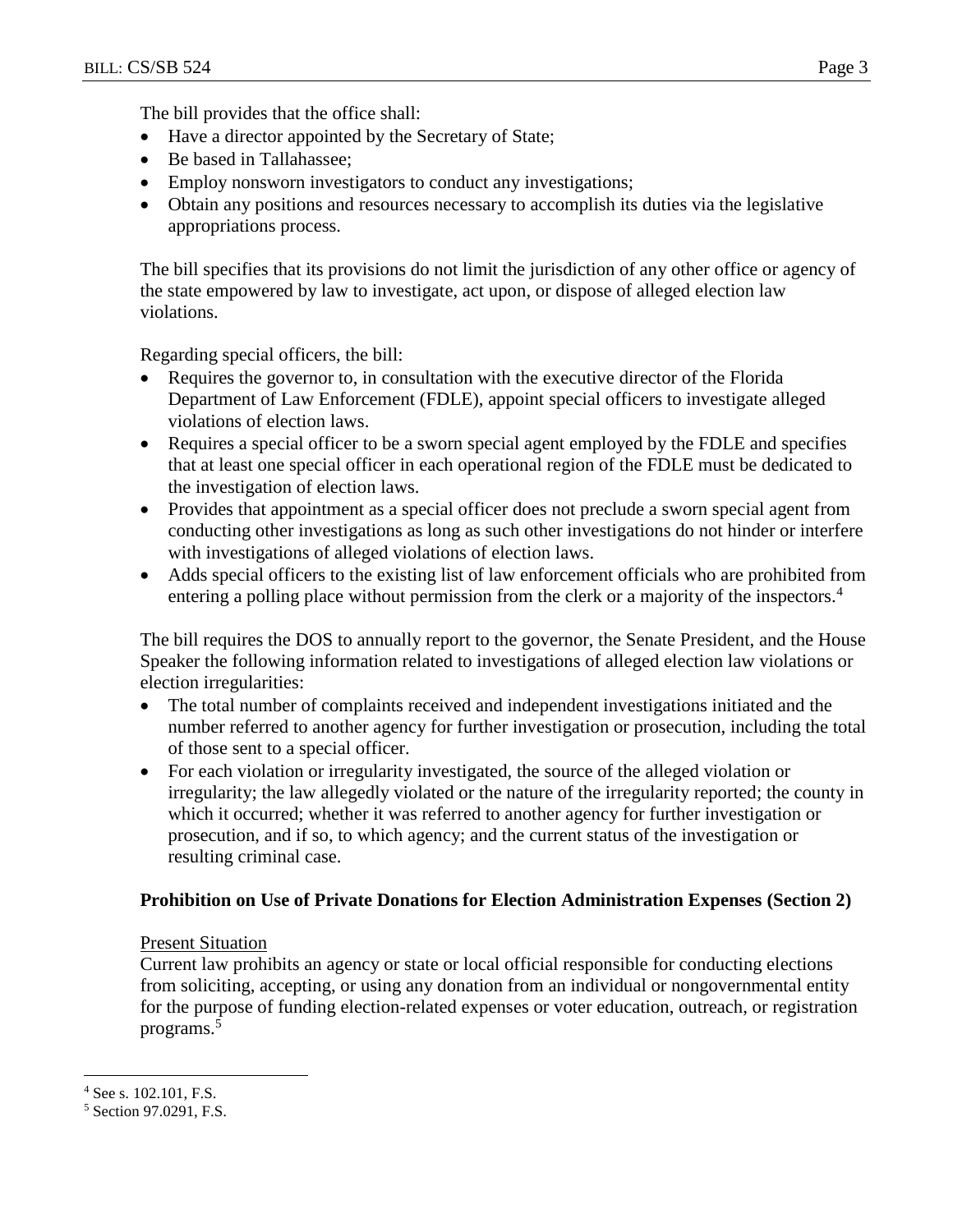#### Effect of Proposed Changes

The bill expands the prohibition to apply to any type of election administration-related expense, specifically including, but not limited to, the cost of any related litigation.

## **Fines Imposed on Third-Party Voter Registration Organizations (Section 4)**

## Present Situation

A third-party voter registration organization is any person, entity, or organization soliciting or collecting voter registration applications, but does not include:

- A person who seeks only to register to vote or collect a voter registration application from that person's spouse, child, or parent; or
- A person engaged in registering to vote or collecting voter registration applications as an employee or agent of the Division of Elections within the DOS, supervisor of elections (supervisor), Department of Highway Safety and Motor Vehicles (DHSMV), or a voter registration agency<sup>6.7</sup>

An organization that collects voter registration applications must deliver each application to the Division of Elections or the supervisor in the county in which the applicant resides within 14 days after the application was completed by the applicant, but not after registration closes for the next ensuing election.<sup>8</sup> If an organization fails to meet the deadline, it is liable for specified fines. The aggregate fine which may be assessed against an organization, including affiliate organizations, for violations committed in a calendar year is \$1,000.<sup>9</sup>

## Effect of Proposed Changes

The bill increases the calendar-year fine cap to \$50,000.

## **Voter Registration List Maintenance (Sections 5, 6, 7, and 8)**

#### Present Situation

Current law requires each supervisor to conduct a general voter registration list maintenance program (program) to ensure accurate and current voter registration records.<sup>10</sup> Each program must be conducted, at a minimum, in each odd-numbered year and must be completed no later than 90 days prior to the start of any federal election,<sup>11</sup> as required by the National Voter Registration Act.

Each supervisor must incorporate in the program one or more of the following options for identifying change-of-address information:

- Information supplied by the U.S. Postal Service;
- Information identified from returned nonforwardable return-if-undeliverable mail sent to all registered voters in the county; or

<sup>&</sup>lt;sup>6</sup> A voter registration agency is any office that provides public assistance, any office that serves persons with disabilities, any center for independent living, or any public library (s. 97.021(44), F.S.).

 $7$  Section 97.021(40), F.S.

 $8$  Section 97.0575(3)(a), F.S. The \$1,000 cap was established in 2007 (s. 2, ch. 2007-30, Laws of Fla.).

<sup>9</sup> *Id*.

 $10$  Section 98.065(1), F.S.

 $11$  Section 98.065(3), F.S.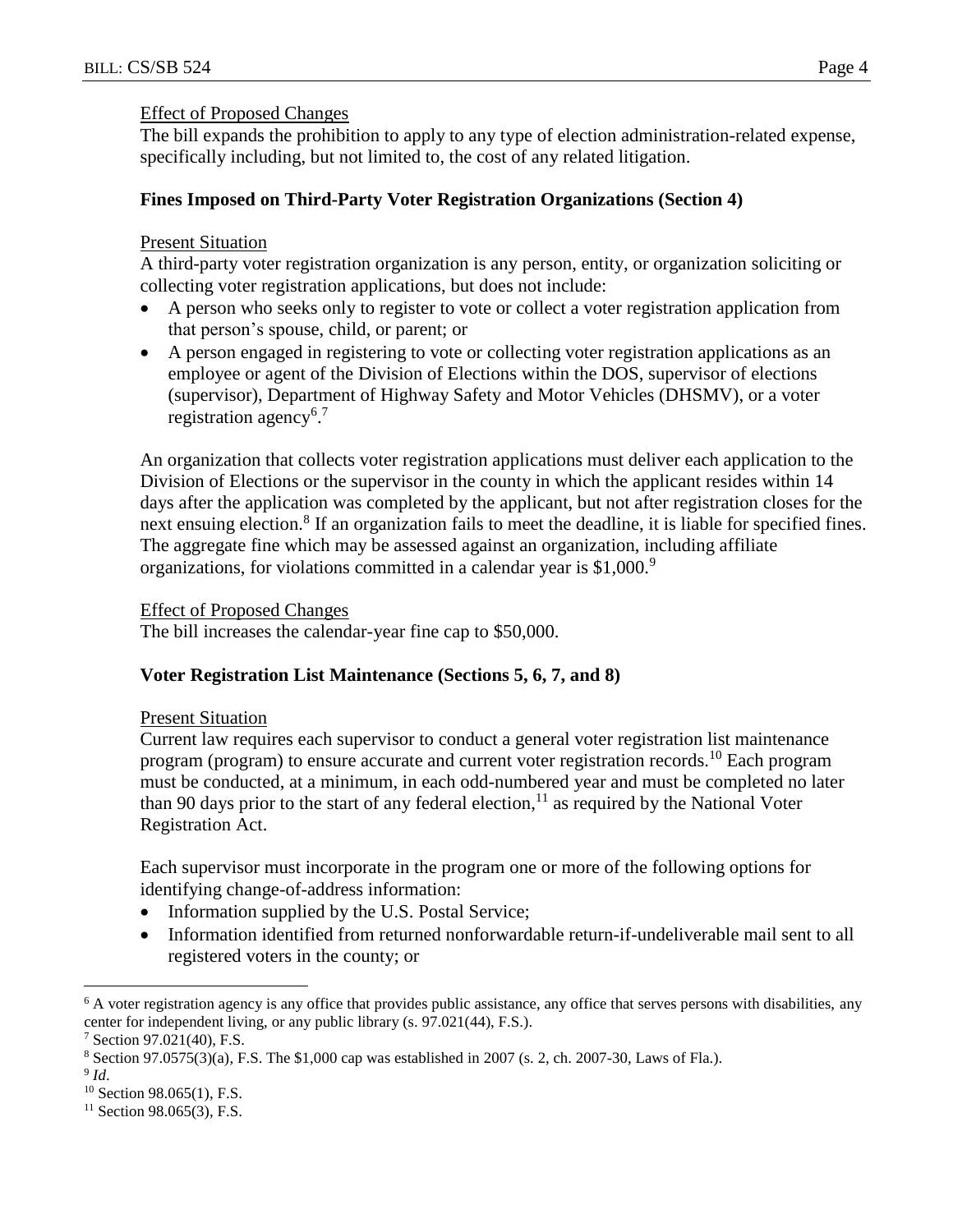Information identified from returned nonforwardable return-if-undeliverable address confirmation requests<sup>12</sup> mailed to all registered voters who have not voted in the last two years and who did not make a written request that their registration records be updated during that time. $13$ 

Current law also requires the DOS to engage in list maintenance activities to ensure the maintenance of accurate and current voter registration records.<sup>14</sup> In part, those activities must include identifying registered voters who are deceased by comparing information received from either:

- The Department of Health (DOH); or
- The U.S. Social Security Administration.<sup>15</sup>

Certain officials are required to provide specified information to the DOS for its use in voter list maintenance activities.<sup>16</sup>

A recent operational audit of the DOS relating to voting systems standards and certification, voter registration records maintenance, selected administrative activities, and prior audit followup included the following findings:

- DOS controls over voter registration records maintenance need enhancement to better identify duplicate registrations and registrations for deceased voters and convicted felons, and to ensure that potential voter registration record errors are appropriately investigated and corrected.
- DOS controls for ensuring that persons who register or preregister to vote satisfy statutory age requirements need improvement.
- DOS records did not always evidence the timely receipt of forms from supervisors certifying that voter address and voter registration records maintenance activities were conducted in accordance with state law.<sup>17</sup>

## Effect of Proposed Changes

The bill increases the frequency with which each supervisor must conduct a program to at least once every year, beginning in January 2023. It further requires each supervisor to:

- At least once each even-numbered year, use change-of-address information from the U.S. Postal Service to update voter address information;
- At least once each odd-numbered year, send to all registered voters in the county nonforwardable return-if-undeliverable mail that requests address confirmation and solicits a

 $12$  The address confirmation request is a form prescribed by the Department of State that must include the voter's name and address of legal residence as shown on the voter registration record and a request that the voter notify the supervisor if either the voter's name or address of legal residence is incorrect (s. 98.0655, F.S.). "Address of legal residence" means the legal residential address of the elector and includes all information necessary to differentiate one residence from another, including, but not limited to, a distinguishing apartment, suite, lot, room, or dormitory room number or other identifier (s. 97.021(3), F.S.).

<sup>&</sup>lt;sup>13</sup> Section 98.065(2), F.S.

<sup>&</sup>lt;sup>14</sup> Section 98.075(1), F.S.

<sup>15</sup> Section 98.075(3), F.S.

<sup>16</sup> Section 98.093, F.S.

<sup>&</sup>lt;sup>17</sup> State of Florida Operational Audit of Department of State, January 2021, available at [https://flauditor.gov/pages/pdf\\_files/2021-096.pdf](https://flauditor.gov/pages/pdf_files/2021-096.pdf) (last viewed February 2, 2022).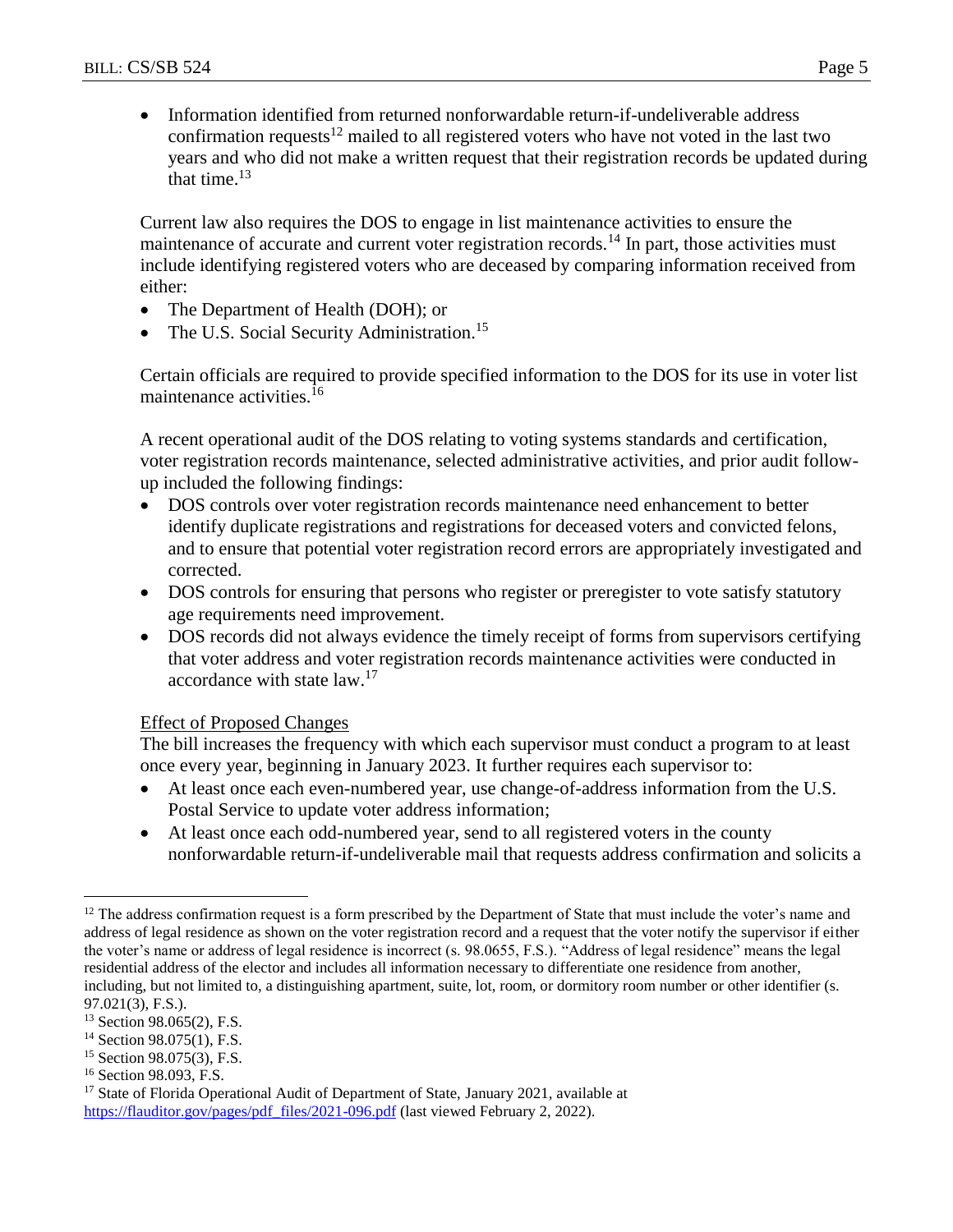Florida driver license number, Florida identification card number, and the last four digits of the social security number of each voter who does not have one such number on file; and

 At the supervisor's discretion, identify change-of-address information from returned nonforwardable return-if-undeliverable address confirmation requests mailed to all registered voters who have not voted in the last two years and who did not make a written request that their registration records be updated during that time.

The bill specifies procedures to be followed regarding which addresses should be used in the conducting of program activities.

The bill revises requirements for the address confirmation request form to require it to additionally include a voter registration application and a notice regarding penalties for submitting false voter registration information and requires the DOS to create a new identifying number solicitation form for use in requesting such a number for each voter who does not have one on file.

The bill also requires the DOS to compare information regarding deceased voters from both the DOH and the U.S. Social Security Administration and adds the DHSMV as an agency with which the DOS must compare information.<sup>18</sup>

Relating to duties of officials to furnish information to the DOS, the bill requires:

- Each clerk of court to monthly report to the DOS information on the terms of sentence, including any financial obligations, of all persons listed in the clerk's records who reside within this state and have been convicted of a felony.
- The DHSMV to monthly report to the DOS specified information pertaining to persons who presented evidence of non-U.S. citizenship upon being issued a new or renewed Florida driver license or Florida identification card.<sup>19</sup>

## **Vote-by-Mail Ballots (Sections 11, 14, 16, 23, 25, and 26)**

Present Situation

Florida law allows an elector to request a vote-by-mail (VBM) ballot to be used in lieu of voting at the polls during early voting or on Election Day. An elector does not need to provide a reason for a VBM ballot request.

 $\overline{a}$ <sup>18</sup> The federal Drivers Privacy Protection Act (DPPA) protects personal information collected by state departments of motor vehicles and held in motor vehicle records (18 U.S. Code s. 2721). The DPPA defines "personal information" to mean information that identifies an individual, including an individual's photograph, social security number, driver identification number, name, address (but not the 5-digit zip code), telephone number, and medical or disability information. "Motor vehicle record" means any record that pertains to a motor vehicle operator's permit, motor vehicle title, motor vehicle registration, or identification card issued by a department of motor vehicles. The DPPA specifies permissible uses of protected personal information, including, but not limited to, use by any government agency in carrying out its functions. <sup>19</sup> Specifically, the bill requires that the DHSMV report for each person his or her name; address; date of birth; social security

number, if applicable; and Florida driver license number or Florida identification card number. Social security numbers held by an agency are confidential and exempt from public-records disclosure requirements, but may be disclosed if expressly required by state law (s. 119.071(5)(a)5., F.S.). Also, see discussion of the DPPA in footnote 18.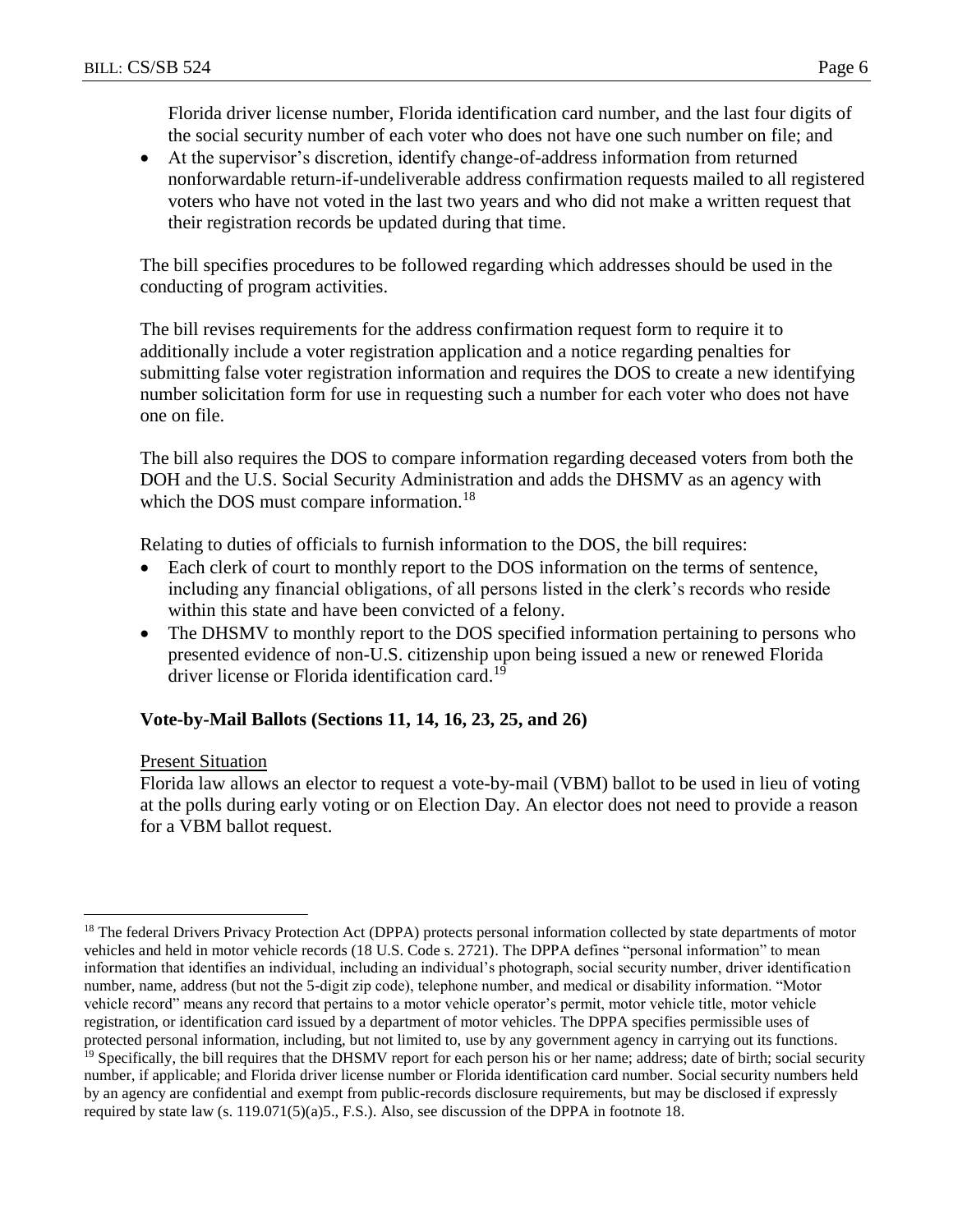Any person who distributes, orders, requests, collects, delivers, or otherwise physically possesses more than two VBM ballots per election in addition to his or her own ballot or a ballot belonging to an immediate family members commits a first-degree felony.<sup>20</sup>

Current law requires a supervisor to enclose with each mailed VBM ballot two envelopes:

- A secrecy envelope, into which the absent elector shall enclose his or her marked ballot; and
- A mailing envelope, into which the absent elector shall then place the secrecy envelope.<sup>21</sup>

The mailing envelope in which an absent elector sends back a marked VBM ballot must bear on the back side a Voter's Certificate via which the elector must affirm with a signature that he or she is a qualified and registered voter of the relevant county and that he or she has not and will not vote more than one ballot in the election.<sup>22</sup> The Voter's Certificate also contains spaces for each voter to provide his or her email address and telephone numbers and the date the certificate was signed.

When returned VBM ballots are being counted, a duplicate must be made and substituted for any ballot:

- That is physically damaged so that it cannot properly be tabulated by the voting system's automatic tabulating equipment;
- That contains an overvoted race; or
- In which every race is undervoted.<sup>23</sup>

The duplicate copies must be made in the presence of witnesses and include all valid votes as determined by the canvassing board based on rules adopted by the division. Upon request, a physically present candidate, a political party official, a political committee official, or an authorized designee thereof must be allowed to observe the duplication of ballots.<sup>24</sup>

If an elector returns a VBM ballot that does not include a signature or contains a signature that does not match the one in the registration books or precinct register, the supervisor must notify the elector of the signature deficiency and direct the elector to the cure affidavit<sup>25</sup> and instructions on the supervisor's website.<sup>26</sup> Along with the cure affidavit, the elector must submit a copy of one of a specified list of acceptable identifications.<sup>27</sup>

During canvassing of VBM ballots, a canvassing board must, if the supervisor has not already done so, compare the elector's signature on the voter's certificate or the ballot cure affidavit with the elector's signature in the registration books or the precinct register. A VBM ballot may only be counted if:

<sup>&</sup>lt;sup>20</sup> Section 104.0616(2), F.S. "Immediate family" means a person's spouse or the parent, child, grandparent, grandchild, or sibling of the person or the person's spouse (s. 104.0616(1), F.S.).

 $21$  Section 101.64(1), F.S.

<sup>22</sup> Section 101.64(1), F.S.

<sup>&</sup>lt;sup>23</sup> Section 101.5614(4)(a), F.S.

 $^{24}$  *Id.* 

<sup>&</sup>lt;sup>25</sup> The VBM ballot cure affidavit requires the elector to affirm with a signature that he or she requested and returned the VBM ballot and has not and will not vote more than one ballot in the election (s. 101.68(4)(c), F.S).

 $26$  Section 101.68(4)(a), F.S. The supervisor may make the notification via email, text message, or telephone.

<sup>&</sup>lt;sup>27</sup> Section 101.68(4)(d)3., F.S.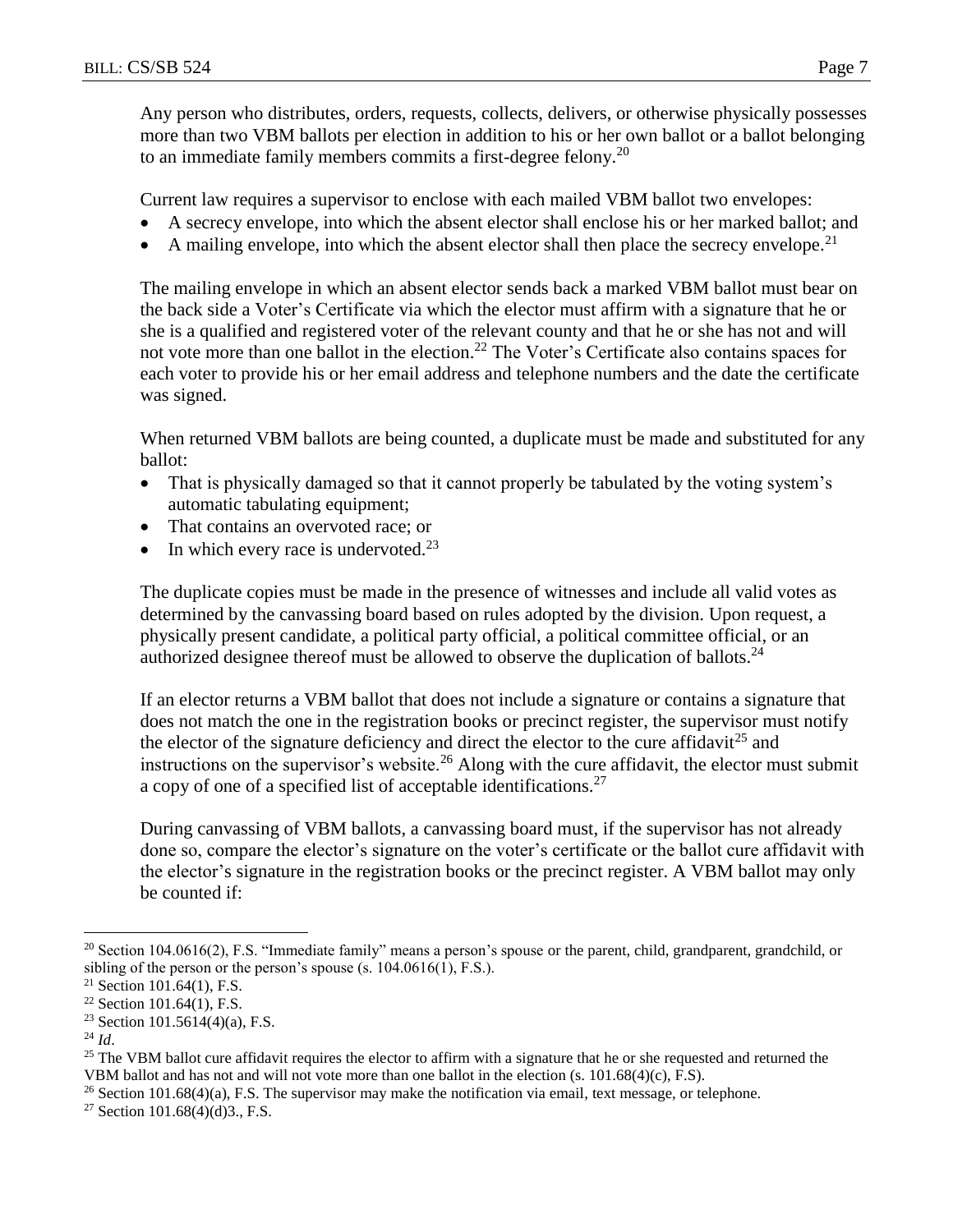- The signature on the voter's certificate or the cure affidavit matches the signature in the registration books or precinct register; $^{28}$  or
- The cure affidavit contains a signature that does not match the signature in the registration books or precinct register, but the elector has submitted a current and valid "Tier 1 identification"<sup>29</sup> that confirms the identity of the elector.<sup>30</sup>

It is a third-degree felony for any supervisor, deputy supervisor, canvassing board member, election board member, or election employee to release the results of any election before the closing of the polls in that county on election day.<sup>31</sup>

## Effect of Proposed Changes

Effective January 1, 2024, the bill requires an elector voting via VBM ballot to include on the Voter's Certificate the last four digits of his or her Florida driver license number or Florida identification card number, or, if he or she has neither, the last four digits of his or her social security number. To protect the identifying number, the bill requires an additional mailing envelope to be provided within which the certificate envelope will be enclosed.

The bill revises VBM ballot canvassing processes to incorporate the requirement that a voter include an identifying number on the Voter's Certificate.

The bill requires the DOS to submit to the Senate President and the House Speaker by January 1, 2023, a report detailing a plan to obtain a Florida driver license number or Florida identification card number and the last four digits of the social security number from each registered voter who does not have any such number on file in the Florida Voter Registration System. The plan must include, if needed, details on any funding that may be required for its completion, and must plan for its completion by December 31, 2023.

The bill increases the criminal penalty for "ballot harvesting" to a third-degree felony and specifies that it is a Level 1 offense.<sup>32</sup>

The bill expands the existing criminal penalty for release of election results prior to poll closing to:

• Include any person authorized to observe, review or inspect ballot materials or observe canvassing; and

<sup>&</sup>lt;sup>28</sup> In the case of a cure affidavit, the supporting identification must also confirm the identity of the elector.

<sup>&</sup>lt;sup>29</sup> "Tier 1 identification" means a current and valid identification that includes the elector's name and photograph, including a Florida driver license; Florida identification card issued by the Department of Highway Safety and Motor Vehicles; United States passport; debit or credit card; military identification; student identification; retirement center identification; neighborhood association identification; public assistance identification; veteran health identification card issued by the United States Department of Veterans Affairs; Florida license to carry a concealed weapon or firearm; of employee identification card issued by any branch, department, agency, or entity of the federal government, the state, a county, or a municipality (s. 101.68(4)(d)2., F.S.).

 $30$  Section 101.68(2)(c)1., F.S.

<sup>31</sup> Section 101.5614(8), F.S.

<sup>&</sup>lt;sup>32</sup> "Level 1" is the least severe offense level in the offense severity ranking chart, which is used in conjunction with the Criminal Punishment Code worksheet to compute a sentence score for felony offenders (s. 921.0022(1) and (2), F.S.). Florida Rule of Criminal Procedure 3.704(c)(2) provides that all third-degree felonies are Level 1 offenses unless otherwise specified.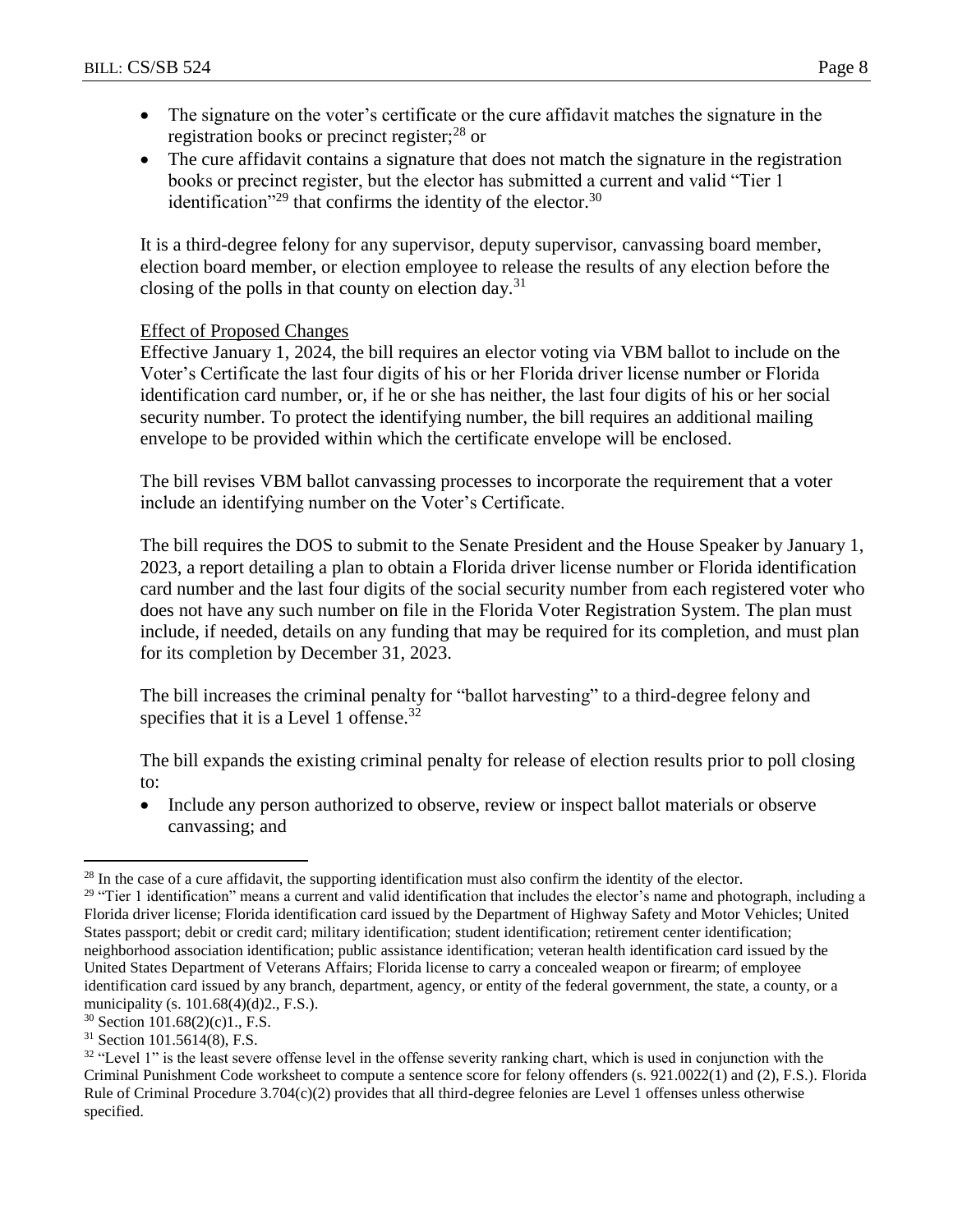Also prohibit the release of any information about votes cast for or against any candidate or ballot measure.

The bill also requires each authorized observer of VBM ballot duplication to sign an affidavit affirming his or her acknowledgment that disclosure of election results discerned from observing the ballot duplication process while the election is ongoing is a felony.

## **Use of Ranked-Choice Voting (Section 10)**

#### Present Situation

In a ranked-choice voting system (RCV), voters rank all the candidates for a given office by their preference. Ballots are tabulated in multiple rounds following the elimination of a candidate until a single candidate attains a majority.<sup>33</sup>

Alaska and Maine are the only states in the country to have established the use of RCV for all congressional and state elections. A number of cities across the United States also use the method for municipal elections.<sup>34</sup>

Florida statutes do not specifically address the use of RCV. They require state elections to be decided by winner-takes-all primary and general elections<sup>35</sup> but provide no such specification for local elections. Sarasota County voters approved RCV in a 2007 referendum, but the method has not been implemented due to concerns about voting systems and legality.<sup>36</sup> The City of Clearwater considered holding an RCV referendum but decided against it because the city would not be able to implement the system unless the state recognized it as a legal method.<sup>37</sup>

Statutorily required audits<sup>38</sup> and currently authorized voting systems<sup>39</sup> may not accommodate the use of ranked-choice voting in the state.

 $\overline{a}$ 

<sup>37</sup> "Clearwater drops ranked choice voting referendum," Tampa Bay Times,

<sup>33</sup> "Ranked-Choice Voting," National Conference of State Legislatures, [https://www.ncsl.org/research/elections-and](https://www.ncsl.org/research/elections-and-campaigns/ranked-choice-voting636934215.aspx)[campaigns/ranked-choice-voting636934215.aspx](https://www.ncsl.org/research/elections-and-campaigns/ranked-choice-voting636934215.aspx) (last viewed January 19, 2022).

<sup>34</sup> *Id*.

<sup>&</sup>lt;sup>35</sup> See ss. 100.061 and 100.181, F.S. In this method, also known as plurality voting, voters select one candidate per race on a ballot and the candidate that receives the most votes wins.

<sup>36</sup> "Sarasota City Commission may pause plan for advancing ranked-choice voting," Sarasota Herald-Tribune, [https://www.heraldtribune.com/story/news/politics/elections/local/2021/09/22/sarasota-file-suit-determine-if-can-pursue](https://www.heraldtribune.com/story/news/politics/elections/local/2021/09/22/sarasota-file-suit-determine-if-can-pursue-ranked-choice-voting/5796054001/)[ranked-choice-voting/5796054001/](https://www.heraldtribune.com/story/news/politics/elections/local/2021/09/22/sarasota-file-suit-determine-if-can-pursue-ranked-choice-voting/5796054001/) (last viewed January 24, 2022).

<https://www.tampabay.com/news/clearwater/2021/10/08/clearwater-drops-ranked-choice-voting-referendum/> (last viewed January 24, 2022).

<sup>&</sup>lt;sup>38</sup> Current law requires two post-election reports: 1) immediately after certification of each election, the county canvassing board or the local board responsible for certifying the election must conduct a manual audit or an automated, independent audit of the voting systems used in randomly selected precincts; and 2) at the end of each general election year, the supervisor of elections in each county must report the total number of overvotes and undervotes for specified races (ss. 101.591 and 101.595, F.S.).

<sup>&</sup>lt;sup>39</sup> The Department of State must examine and certify a voting system before it can be used in an election (s. 101.5605, F.S.). A voting system may only be approved by the department if it meets specified criteria (s. 101.5606, F.S.).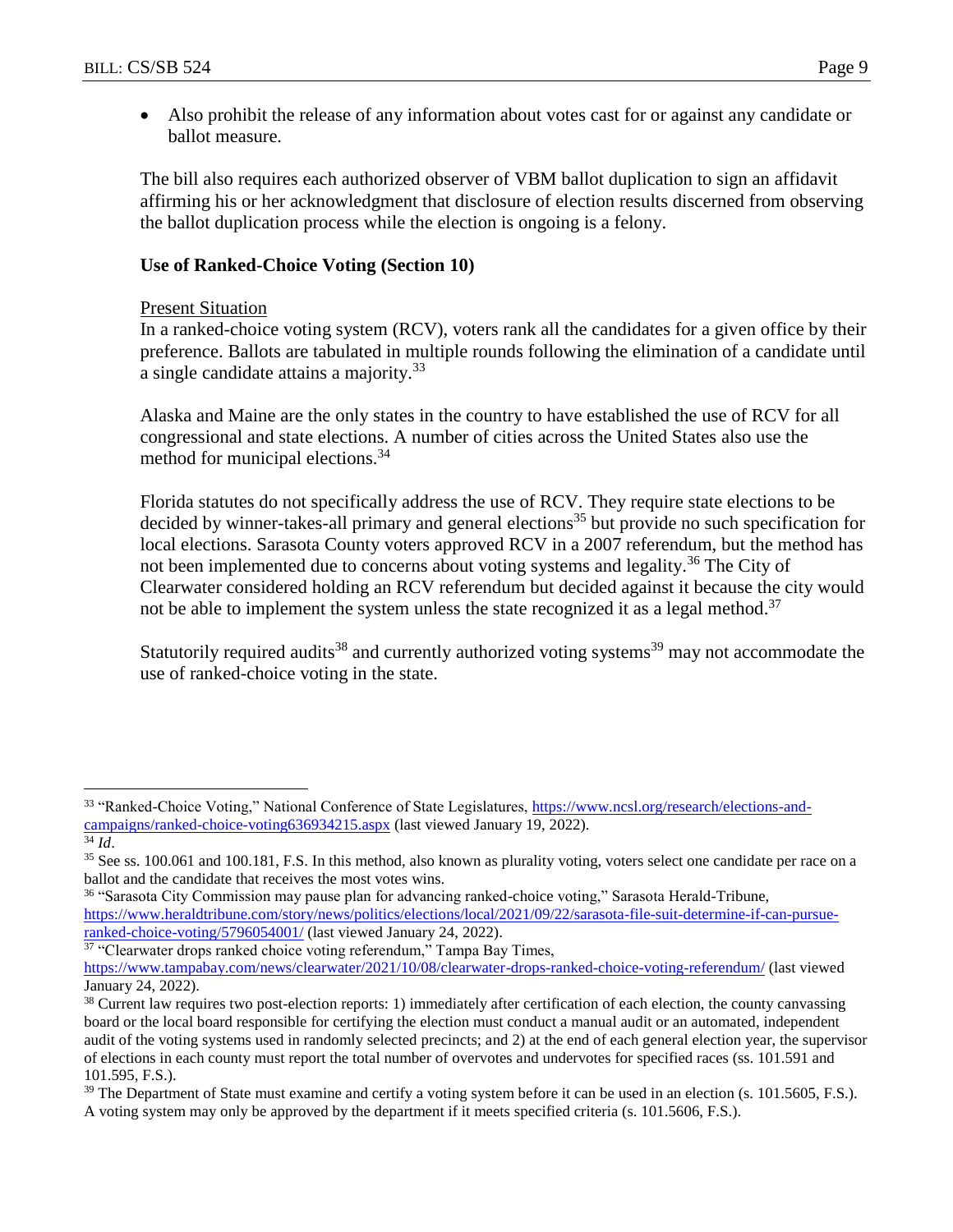#### Effect of Proposed Changes

The bill:

- Prohibits the use of a ranked-choice voting method from being used in determining the election or the nomination of any candidate to any local, state, or federal office in this state.
- Provides that any existing or future ordinance enacted by a local governmental entity which is in conflict with the prohibition against ranked-choice voting is void.

## **Citizens' Initiatives (Section 9)**

## Present Situation

The Florida Constitution provides citizens the right to propose constitutional amendments through an initiative petition process.<sup>40</sup> The process includes the following signature requirements:

- The total number of signatures must be equal to at least eight percent of the number of voters in the last presidential election.
- The signatures must come from voters in at least one-half of the congressional districts of the state.<sup>41</sup>

The steps in the citizens' initiative petition process are as follows:

- The individual or group wishing to propose an amendment must register as a political committee with the Division of Elections (Division) within the DOS.<sup>42</sup>
- The sponsoring political committee must submit its initiative petition form to the Division for approval of its format.<sup>43</sup>
- After the Division approves the format of a petition form, the Division assigns a serial number to the initiative petition.<sup>44</sup>
- After assignment of a serial number, the sponsoring political committee may begin circulating petitions for signature by registered Florida voters.<sup>45</sup>
- Each signed initiative petition form must be submitted by the sponsoring political committee to the supervisor's office in the county of residence of the signee for signature verification.<sup>46</sup>
- When the sponsoring political committee has obtained specified thresholds for verified signatures,<sup>47</sup> the Secretary of State (Secretary) sends the petition to the Attorney General,<sup>48</sup> who must within 30 days of receipt petition the Florida Supreme Court (Court) for an advisory opinion as to whether the text of the proposed amendment complies with state constitutional requirements<sup>49</sup>, whether the proposed amendment is facially invalid under the

<sup>40</sup> FLA. CONST. art. XI, s. 3.

<sup>41</sup> FLA. CONST. art. XI, s. 3.

<sup>42</sup> Section 100.371(2), F.S.

<sup>43</sup> Rule 1S-2.009 (Constitutional Amendment by Initiative Petition), F.A.C.

<sup>44</sup> *Id*.

<sup>45</sup> *See id*. and s. 100.371(2), F.S.

<sup>46</sup> Section 100.371(11)(a), F.S. Each signature must be verified by the relevant supervisor of elections. The sponsoring political committee must pay the actual cost of verification to the supervisor of elections.

 $47$  The verified signatures on petitions must be equal to at least 25% of the number of signatures required statewide and in at least one-half of Florida's congressional districts.

<sup>48</sup> Section 15.21, F.S.

<sup>49</sup> FLA. CONST. art. XI, s. 3, in part limits citizens' initiatives (except those limiting the power of government to raise revenue) to a single subject.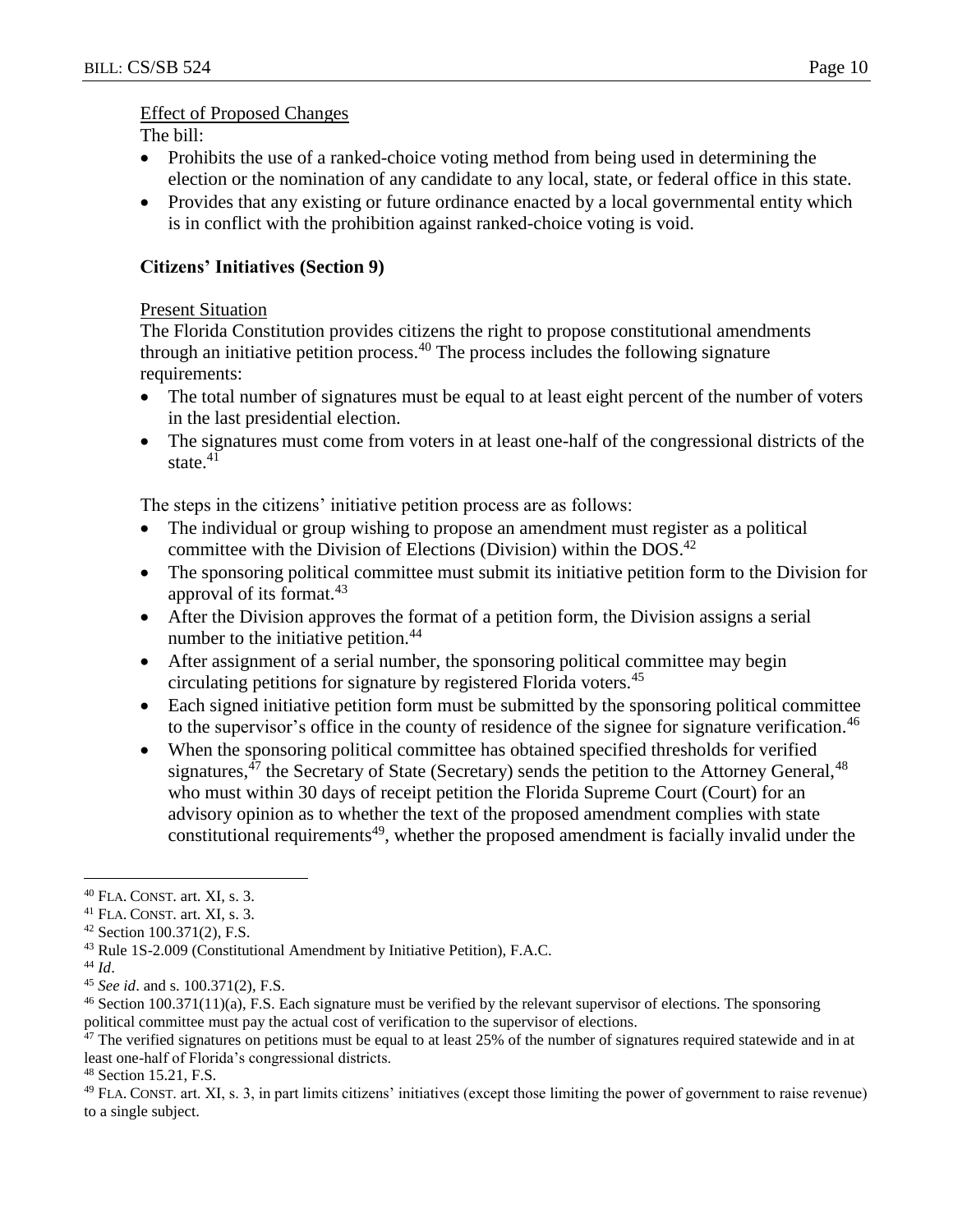United States Constitution, and whether the proposed ballot title and substance comply with statutory requirements<sup>50,51</sup> The Secretary concurrently sends a copy of the petition to the Financial Impact Estimating Conference, which completes and submits to the Court a financial impact statement for the proposed amendment.<sup>52</sup>

 By February 1 of the year of the general election, the Secretary determines whether the required number and distribution of signatures has been met.<sup>53</sup> If so, the Secretary issues a certificate of ballot position to the sponsoring political committee.<sup>54</sup> No later than the next day, the Division director assigns the designated number for the proposed amendment.<sup>55</sup>

For each initiative, each supervisor must retain signature forms for at least one year following the election in which the issue appeared on the ballot or until the Division of Elections notifies the supervisors that the committee that circulated the petition is no longer seeking to obtain ballot position.<sup>56</sup>

Each supervisor must post on his or her website the aggregate number of verified valid signatures and the distribution of such signatures by congressional district for each amendment proposed by initiative, along with certain information specific to the reporting period.<sup>57</sup>

#### Effect of Proposed Changes

The bill:

- Requires each supervisor to separate valid and invalid signature forms.
- Revises the signature form retention period to at least one year following the election for which the issue was circulated.
- Requires supervisors to provide a method of viewing and copying<sup>58</sup> valid and invalid forms.
- Adds to website posting requirements the following information for each initiative total number of signatures submitted, total number of invalid signatures, and total number of signatures processed.

<sup>&</sup>lt;sup>50</sup> Section 101.161, F.S., provides format and content requirements for ballot titles and summaries. The ballot summary must be an explanatory statement, not exceeding 75 words in length, of the chief purpose of the measure. The ballot title must consist of a caption, not exceeding 15 words in length, by which the measure is commonly referred to or spoken of. However, those requirements do not apply to amendments or revisions proposed by joint resolution of the Legislature. All proposals are subject to requirements pertaining to a financial impact statement that must be included in the ballot summary.

<sup>51</sup> Section 16.061(1), F.S.

<sup>52</sup> Section 100.371(13), F.S.

<sup>53</sup> Section 100.371(1), F.S.

<sup>54</sup> Section 100.371(12), F.S.

<sup>55</sup> Rule 1S-2.0011 (Constitutional Amendment Ballot Position), F.A.C.

<sup>56</sup> Section 100.371(11)(a), F.S.

 $57$  Section 100.371(11)(c), F.S.

<sup>&</sup>lt;sup>58</sup> The signature of a voter registration applicant or a registered voter is exempt from public-records copying requirements pursuant to s. 97.0585(2), F.S.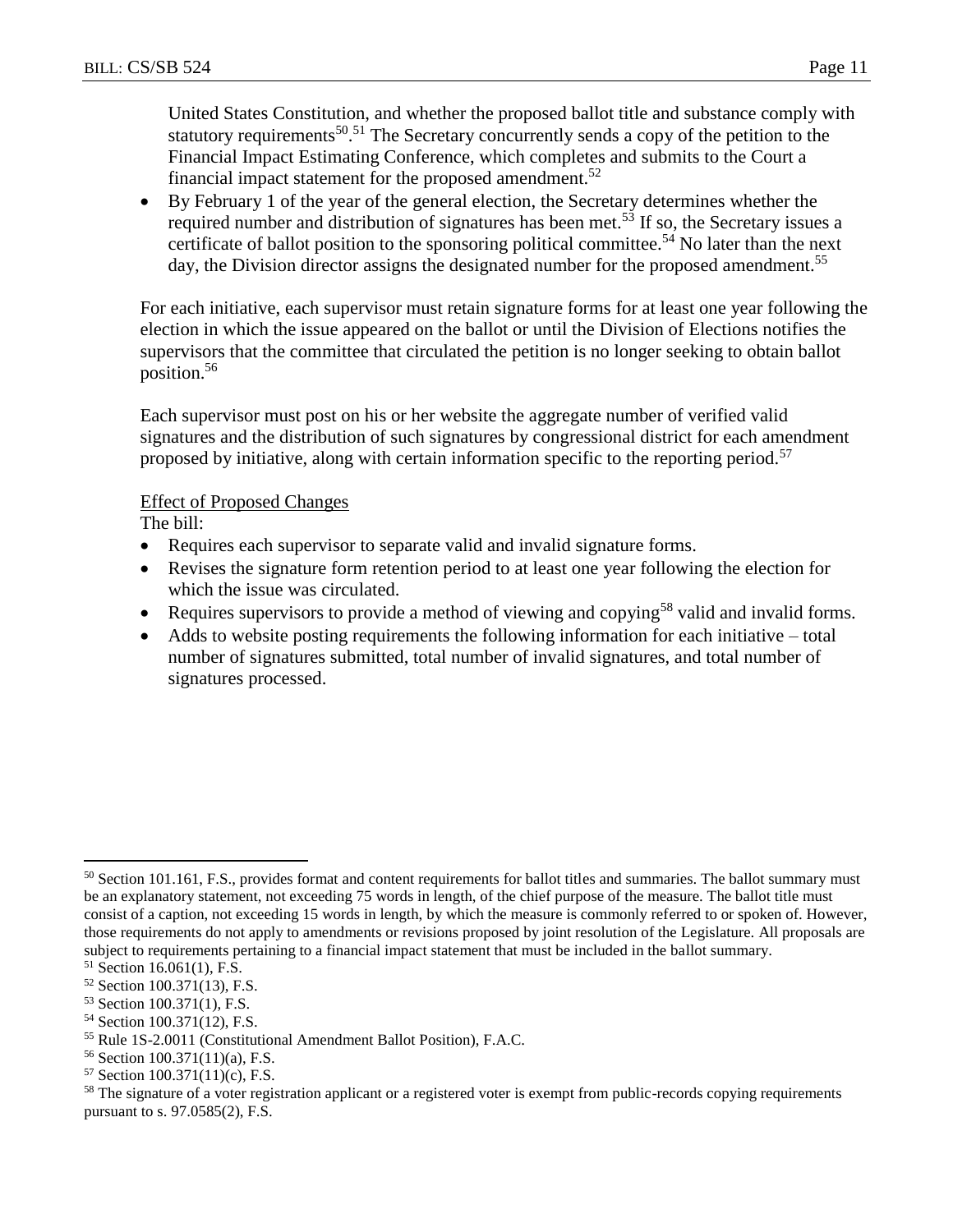## **Penalties Related to Ballot Petitions (Sections 23 and 24)**

#### Present Situation

Current law makes it a first-degree misdemeanor to:

- Sign another person's name or a fictitious name to any petition to secure ballot position for a candidate, a minor political party, or an issue;<sup>59</sup> and
- $\bullet$  To compensate a petition circulator based on number of petition forms gathered.<sup>60</sup>

#### Effect of Proposed Changes

The bill increases the criminal penalty for each of the offenses to make each a third-degree felony.

## **Conforming Changes (Sections 3, 12, 13, 15, 17, 18, and 19)**

The bill:

- Conforms cross-references:
- Conforms all-mail-ballot election processes to the new three-envelope VBM ballot mailing system and requirement that an identifying number be included in the Voter's Certificate;
- Conforms terminology; and
- Conforms VBM ballot instructions to the new three-envelope VBM mailing system and requirement that an identifying number be included in the Voter's Certificate.

## **Effective Date of the Bill (Section 27)**

Except as otherwise provided in the bill, the bill takes effect upon becoming a law.

## **IV. Constitutional Issues:**

A. Municipality/County Mandates Restrictions:

Not applicable. Bills that affect state or local elections are exempt from the requirements of Art. VII, section 18 of the Florida Constitution.

B. Public Records/Open Meetings Issues:

None.

C. Trust Funds Restrictions:

None.

D. State Tax or Fee Increases:

None.

<sup>59</sup> Section 104.185(2), F.S.

<sup>60</sup> Section 104.186, F.S.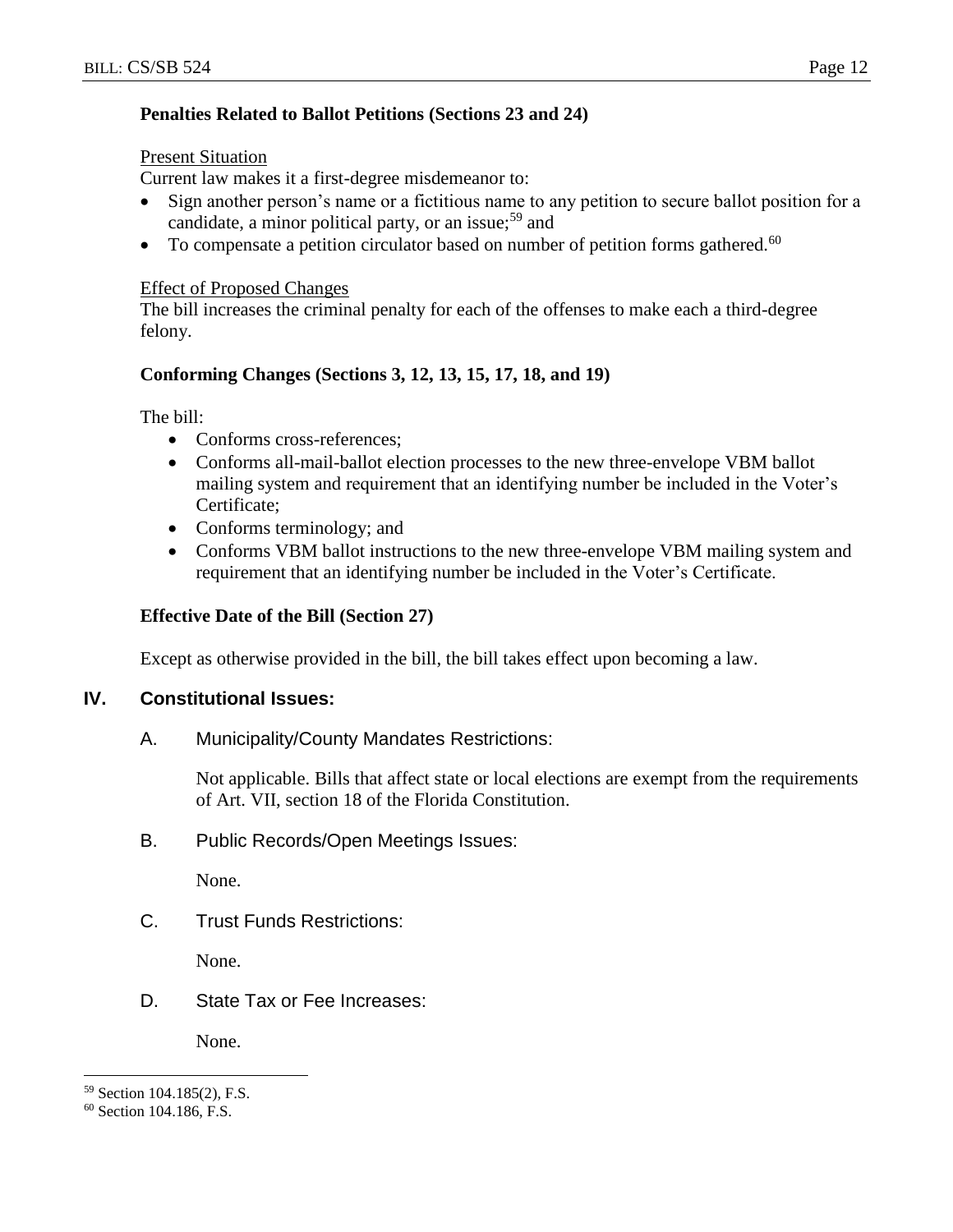#### E. Other Constitutional Issues:

None identified.

#### **V. Fiscal Impact Statement:**

A. Tax/Fee Issues:

None.

#### B. Private Sector Impact:

Increasing the cap on the total amount of fines that may be assessed against a third-party voter registration organization in one calendar year will financially impact those organizations that do not comply with timely submission requirements for voter registration applications.

C. Government Sector Impact:

The requirement that certain special officers be dedicated to investigating election law violations and the creation of the new Office of Election Crimes and Security may require funding for additional positions.

The creation of a three-envelope mailing system for VBM ballot envelopes will result in supervisors having to pay for an additional envelope for each VBM ballot.

Increasing the frequency with which voter registration list maintenance must be conducted and requiring mailings regarding identifying numbers will increase supervisor workload and mailing costs. Requiring governmental officials and agencies to report additional information to the DOS for list maintenance purposes may increase workload for those official and agencies.

#### **VI. Technical Deficiencies:**

None.

## **VII. Related Issues:**

None.

#### **VIII. Statutes Affected:**

This bill creates sections 97.022 and 101.019 of the Florida Statutes.

This bill substantially amends the following sections of the Florida Statutes: 97.0291, 97.057, 97.0575, 98.065, 98.0655, 98.075, 98.093, 100.371, 101.5614, 101.6104, 101.64, 101.65, 101.68, 101.6921, 101.6923, and 101.6925.